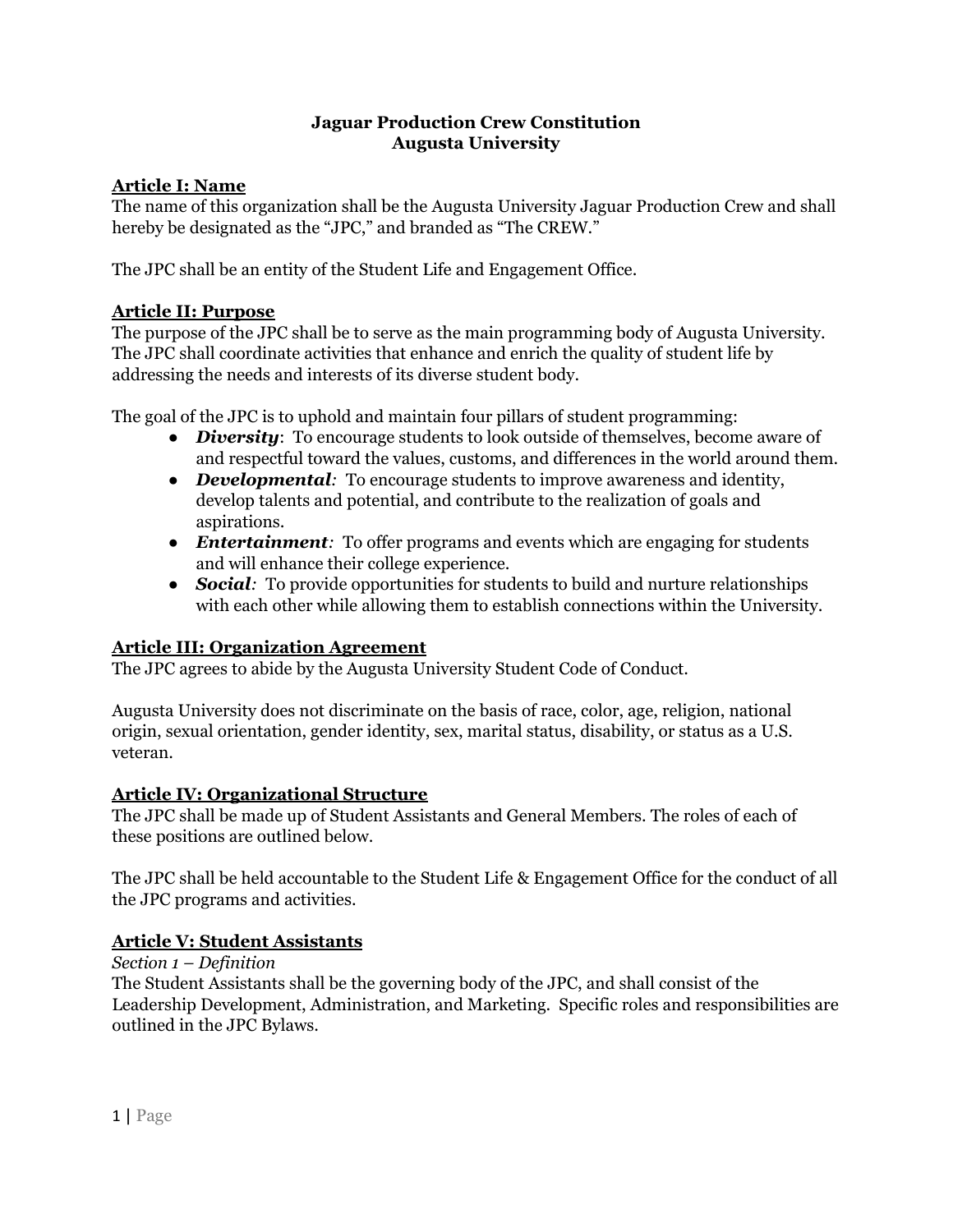The Student Assistants of JPC is not an elected body of Augusta University. All interested students, including any current Student Assistant members, will be able to apply for any desired position in the spring semester of each academic year.

# *Section 2 – Eligibility*

Students shall be eligible to serve as a Student Assistant if they meet all the following requirements:

- 1. Students must maintain a minimum Institutional and/or Overall Grade Point Average (GPA) of 2.50. At the end of each semester, the Student Life & Engagement Office will review the Institutional/Overall GPA for all Executive Board members. If any Executive Board member fails to maintain the required academic standard, that member will be removed from office following the procedures outlined in Article XIII.
- 2. Students must be in good standing with the university.
- 3. Students must pay the Augusta University Student Activity Fee.

## *Section 3 – Selection Process*

Applications for the Student Assistant positions shall be submitted to the Student Life & Engagement Office for consideration. There shall be one application period.

The Interview and Selections Committee for the Executive Board positions shall consist of the following: The current Leadership Development Student Assistant and the Advisor(s).

- 1. Any current Student Assistant member shall be permitted to reapply for the position they currently hold.
- 2. The final decision of the Student Assistant leadership positions shall be made by the Advisor(s).

Once selected, the term of office for each Student Assistant leadership position shall be one year. Specific dates shall be determined by the Selections Committee and made available during the application process each year.

# **Article VII: Event Staff (General Members)**

## *Section 1 – Definition*

Event Staff, also known as general members, will serve as producers and volunteers of activities and programs to serve the JPC as needed. Specific roles and responsibilities for Event Staff are outlined in the JPC Bylaws.

## *Section 2 – Purpose*

The purpose of the Event Staff shall be to assist the JPC in the preparation and volunteering at all events and/or activities and to help fulfill the purpose and pillars of the JPC.

## *Section 3 – Eligibility*

Students shall be eligible to serve as event staff if they meet the following requirements:

1. Students must maintain a minimum Institutional and/or Overall Grade Point Average (GPA) of 2.25 (i.e., be in good academic standing). At the end of each semester, Student Life & Engagement will review the Institutional/Overall GPA for all event staff. If any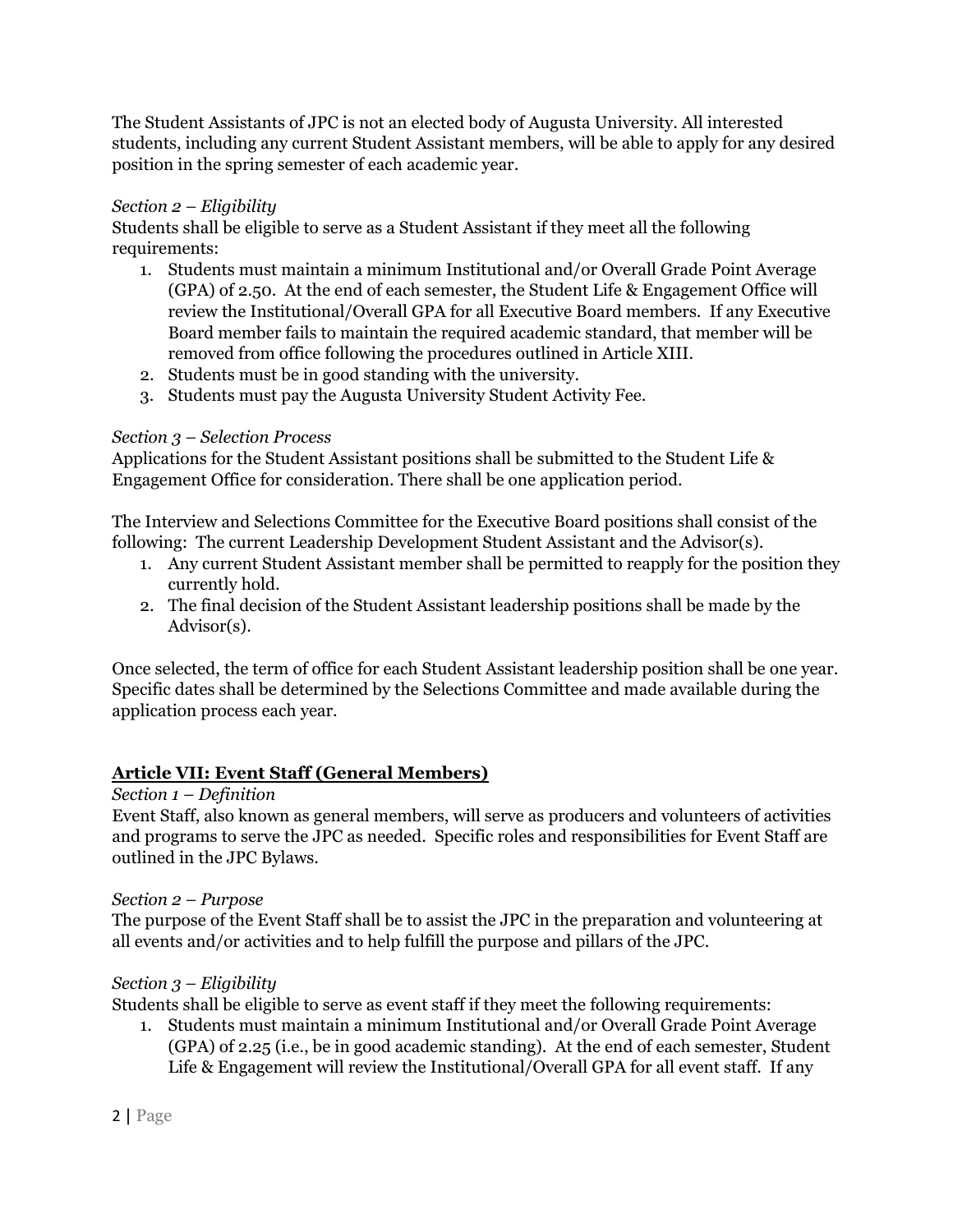event staff member fails to maintain the required academic standard, that member will be removed from office following the procedures outlined in Article XIII.

- 2. Students must be in good standing with the university
- 3. Students must pay the Augusta University Student Activity Fee.

# *Section 4 – Selection Process*

Applications for an Event Staff position shall be submitted to JPC for consideration. The Interview and Selections Committee for event staff positions shall be chaired by the current Student Assistant of Leadership Development and the Advisor(s).

In the situation of a position vacancy, the Student Assistant(s) of Administration may ask the Student Assistant(s) of Marketing to serve in addition to the normal Interview and Selections Committee.

1. The final decision of all Event Staff assignments shall be made by the Student Assistant of Leadership Development.

Once selected, the term of office for each Event Staff position shall be until the end of that academic year. Specific dates shall be determined by the Interview and Selections Committee and made available during the application process each year.

# **Article VIII: Advisor(s)**

The Advisor(s) of the JPC shall be appointed by the Dean of Student Life and shall consist of an Assistant Director and Graduate Assistant(s). Specific responsibilities are outlined in the JPC Bylaws.

# **Article IX: Meetings & Committees**

*Section 1 – Meetings*

- 1. Leadership Meetings: All Student Assistant members are required to attend Leadership Meetings with the JPC Advisor(s). All meetings shall be chaired by the Advisor(s) and held biweekly.
- 2. All CREW Meetings: All Student Assistants and Event Staff shall be required to attend All CREW Meetings. These meetings shall be open to all students of Augusta University. All CREW meetings shall be chaired by the Leadership Development Student Assistant and Administrative Student Assistant(s) and held on the second and fourth Monday of each month.
	- a. These meetings will consist of membership development, event volunteer sign ups, and event updates.

# Section 2 – Special Meetings

The President or the Advisor(s) may call special meetings as situations warrant. Notice of special meetings shall be given at least 48 hours prior to the meeting time and date.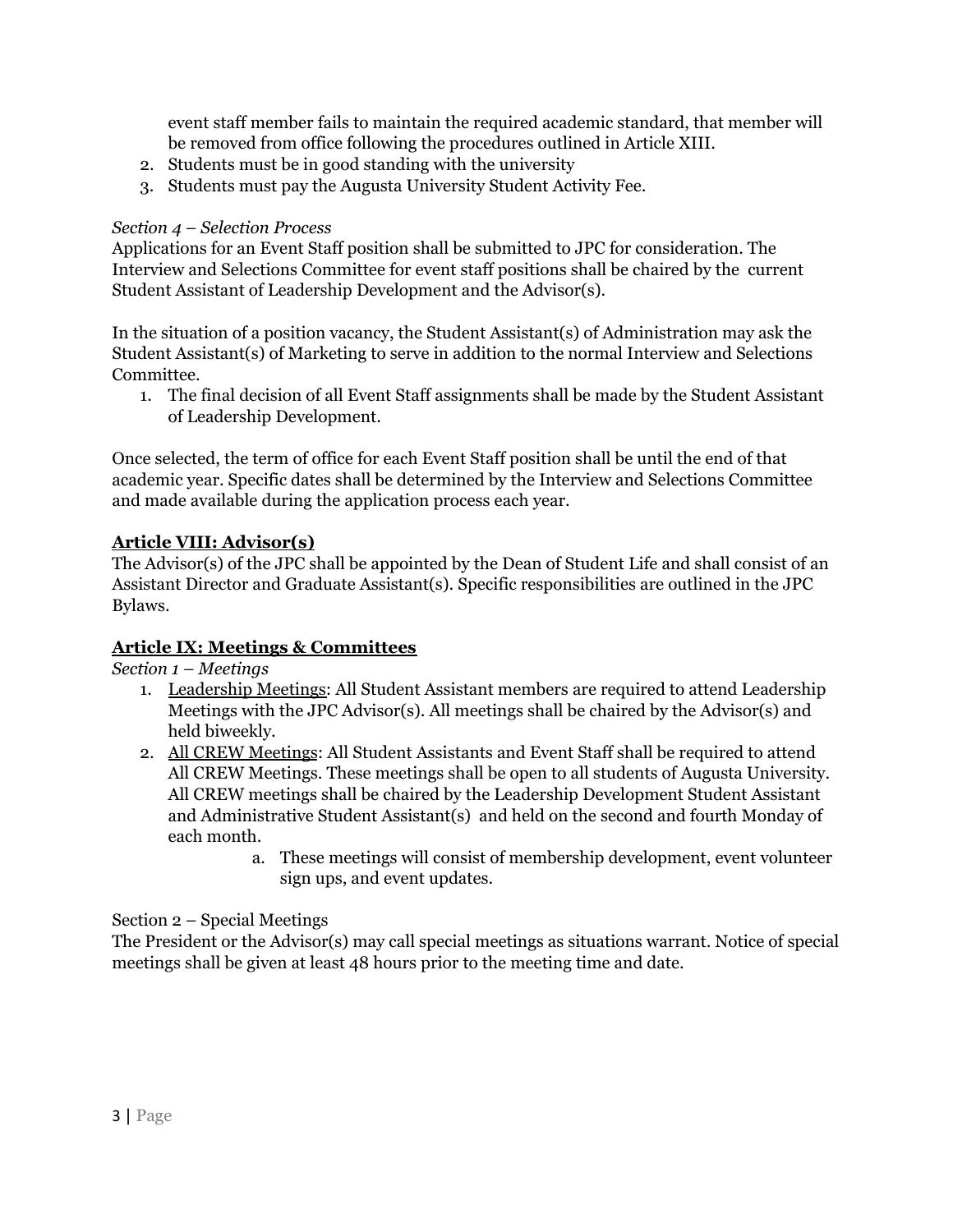## **Article XI: Voting**

#### *Section 1 – Voting Members*

The Student Assistants shall all have one vote when present. Voting shall take place at Leadership meetings.

#### *Section 2 – Event Approval*

All events planned by the members of the JPC shall require the majority approval, outside of co-sponsored events. Should a conflict arise between any position designated for programming as outlined in the organization's Bylaws as to jurisdiction of a particular event, the proper jurisdiction of the event shall be decided by a majority vote.

## **Article XII: Vacancy of Office**

*Section 1 – Succession Process*

Should a vacancy occur on the JPC, the JPC Advisor(s) shall have the power to appoint a replacement to fill the position until a replacement may be selected following the policies in the JPC Constitution.

The replacement shall be selected within one month of the position becoming vacant. Applications for the vacant position shall first be accepted from the current Executive Board and Chairpersons. If the position remains vacant, applications shall then be accepted from the General Members. If decided by a majority vote, the Interview & Selection Committee may open applications to both the Chairpersons and General Members at the same time. If the position remains vacant after all members of the JPC are given the opportunity to apply, applications shall be accepted from the university student body.

## *Section 2 – Student Assistant Member Impeachment*

Student Assistants are expected to uphold the following standards. Failure to do so may result in being removed from office.

- 1. Remain in good standing with Augusta University and maintain the GPA required.
- 2. Abide by the JPC attendance policy, outlined in Article XV, including all training sessions, meetings, and events as assigned.
- 3. Uphold rules, principles, policies, and/or being fit to carry out duties required by the JPC Constitution & Bylaws.
- 4. Complete all duties and responsibilities as required by the JPC Constitution & Bylaws

In the event that there is a breach in these standards by a Member, the member shall be requested to resign as outlined in Article XIII, Section 3. Should the member refuse to resign, the member shall be removed by a two-thirds vote of the Student Assistant Leadership team. Notice of intention to impeach shall be given at a meeting of the Leadership Meeting at least one week prior to the vote.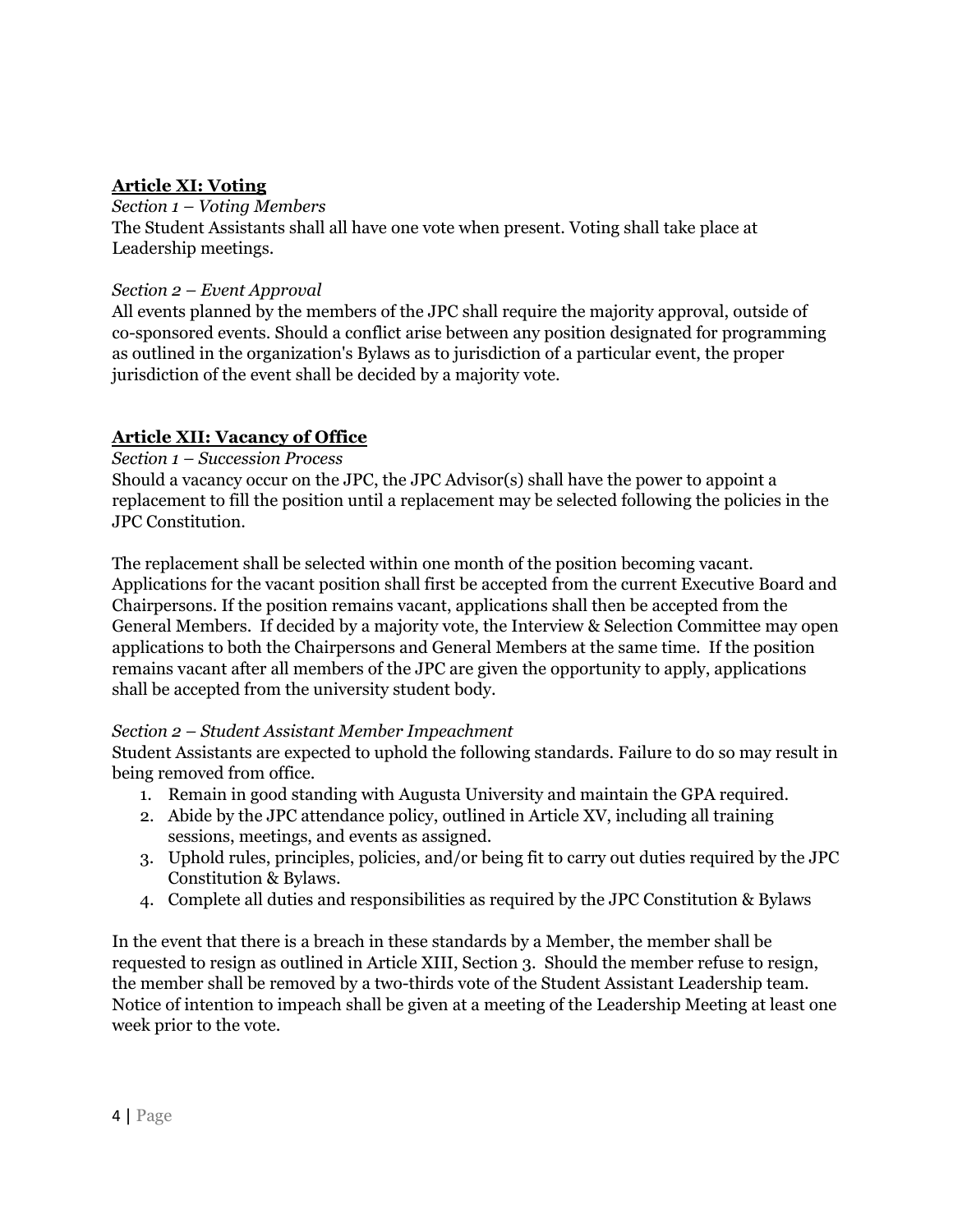The individual is permitted to speak before the JPC about the charges made, but is not permitted to participate in the deliberation of the Student Assistant Leadership Team regarding the charges. If removal is decided by the Student Leadership Team, then the recommendation shall be made to the Advisor(s). The Advisor(s) will make the ultimate decision.

## *Section 3 – Resignations*

If a member voluntarily resigns, they must submit a signed letter of resignation and participate in an exit interview with the President and the Advisor(s).

# **Article XIV: Attendance**

## *Section 1 – Meetings*

All student assistants of the JPC are expected to attend all applicable meetings, as outlined in Article X. In order to be considered present at a meeting, each member may not miss more than 15 minutes of the meeting. If the members are more than 15 minutes late, or leave more than 15 minutes early, they are then considered tardy.

## *Section 2 – Absences*

All Student Assistants of the JPC may not miss more than the combination of five unexcused scheduled meetings and events each semester. Excused absences will not penalize the absentee. Three tardies equal to one absence. The designation of excused and unexcused absences are up to the discretion of the Student Leadership Team and Advisor(s).

After three unexcused absences, a meeting is required between the absentee, the Leadership Development Student Assistant, and Administrative Student Assistant(s). After an unacceptable number of excused absences, a meeting is required between the absentee, the Leadership Team, and the JPC Advisor(s). The unacceptable number is determined at the discretion of the Leadership Team.

## *Section 3 – Notification of Absences*

All Student Assistants shall be required to notify the JPC Advisor(s) of any absence no later than two weeks prior to the event.

Should an emergency occur within the one week prior to the event that will cause the Student Assistant to be absent at an event, that member shall be required to notify their fellow Student Assistant co-workers and Advisor(s) via e-mail.

Should an emergency occur the day of an event that will cause the Student Assistant to be absent or tardy at an event, that member shall be required to notify the appropriate Advisor(s) via phone.

# *Section 4 – Of ice Hours*

All Student Assistants shall be required to work a set number of hours each week in the JPC Office, as outlined in the JPC Bylaws. Should a member not be able to complete their required office hours, that member shall follow the notification policy as outlined in Article XIV, Section 3.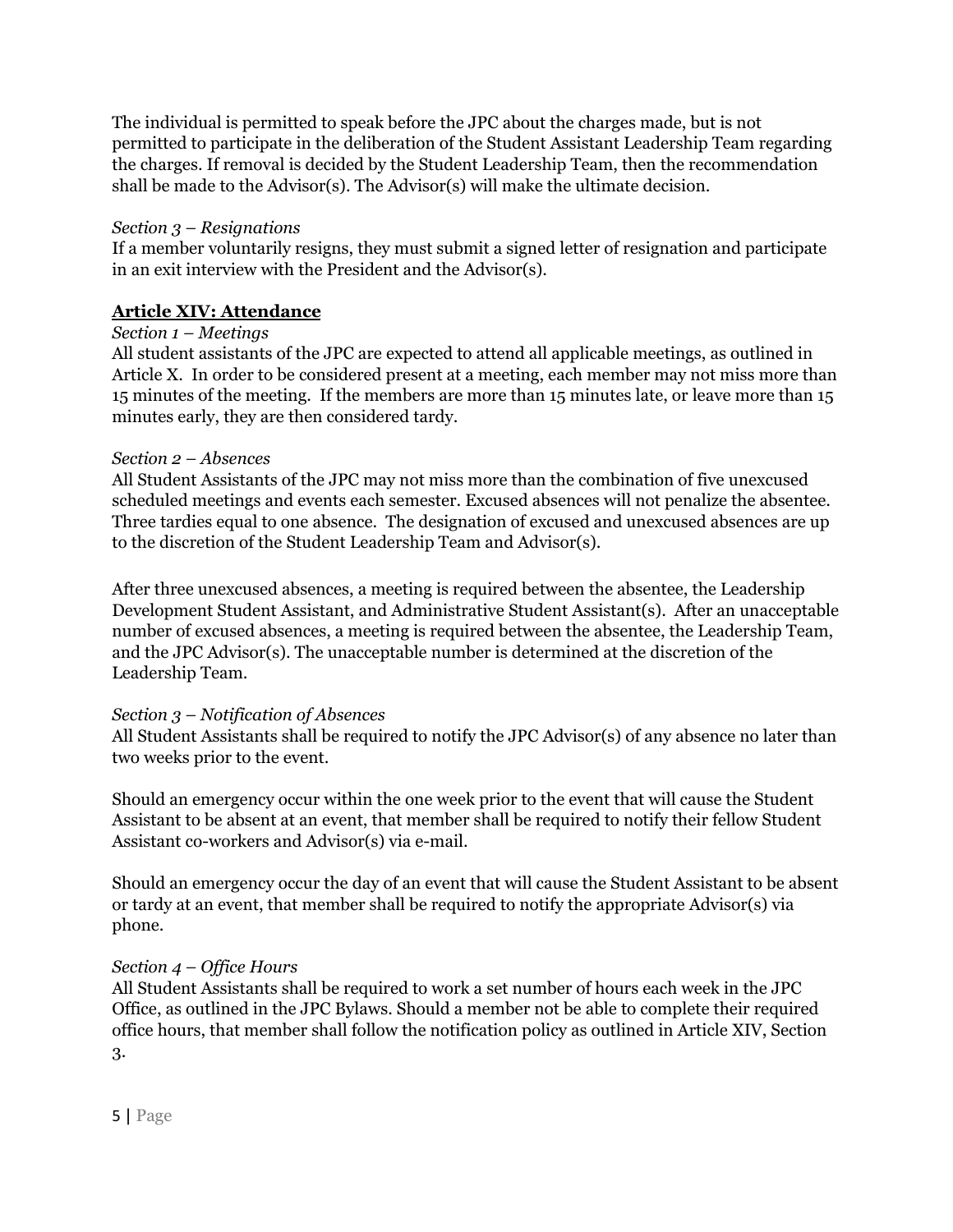## **Article XV: Funding**

The JPC will be financed by the Student Activity Fee administered to all enrolled students at Augusta University. Each March, the Budget Committee will work along with the Advisor(s) to complete all Funding Allocation Proposals to receive annual funding from the Student Activity Fee.

## **Article XVI: Stipends**

Stipends should be based off of the financial funding at the beginning of each fiscal year. All stipend positions are ultimately completed by the Advisor(s).

## **Article XVII: Collaboration**

## *Section 1 - Definition*

The JPC shall strive to offer opportunities for Active Student Organizations and university entities to collaborate on and co-sponsor events and programs.

## *Section 2 – Requirements*

In order for an event to be co-sponsored by the JPC the following requirements shall be met:

- 1. The co-sponsored event shall be an event in which the Active Student Organization or university entities and the JPC's mission, pillar and vision are all met in a mutually inclusive manner.
- 2. The JPC shall not fund more than 40% of the event.

## **Article XVIII: Strike Policy**

#### *Section 1- Strike issues*

Strikes may be granted to a Student Assistant by fellow Student Assistant colleagues and Advisors, decided upon with a majority vote in favor of the strike by the Student Assistants (Leadership Team). The Student Assistant Leadership Team is not exempt from strikes and may also be granted a strike with a majority Leadership vote or by issue from advisors. Strikes begin each semester and start over at the beginning of each new term, including the summer term.

#### *Section 2- Notification*

The Student Assistant(s) of Administration shall submit strike requests and send an email to notify the member receiving the strike within 48 hours of the Leadership vote. The Student Assistant(s) of Administration shall cc all advisors and the leadership team on all notifications of strikes.

## *Section 3- Appeal Process*

The receiving member of a strike may choose to appeal a strike. This appeal should be submitted within 48 hours of receiving notification of a strike. At this time, an appeal can be reasoned and the member may give their statement in favor of repealing the strike. The Student Leadership of Leadership Development and the Advisors shall respond appropriately and the member may be invited to a Leadership meeting, where they have the chance to appeal in person. The Leadership Team may choose to

appeal the strike if a unanimous decision is made by vote. The receiving member will then be notified of the Leadership Team's decision within 48 hours.